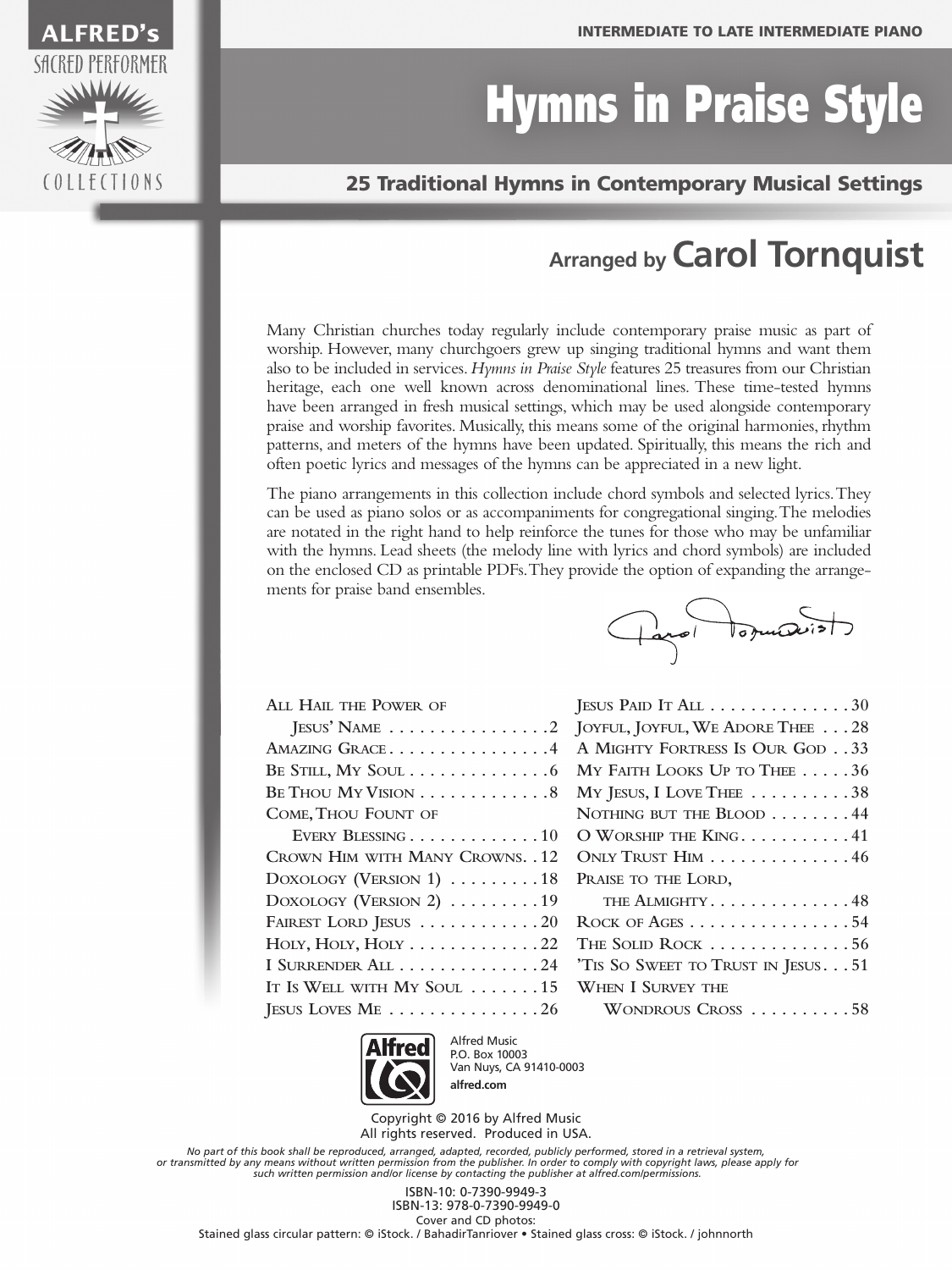#### **All Hail the Power of Jesus' Name**

Words by Edward Perronet and John Rippon Music by Oliver Holden Arr. Carol Tornquist





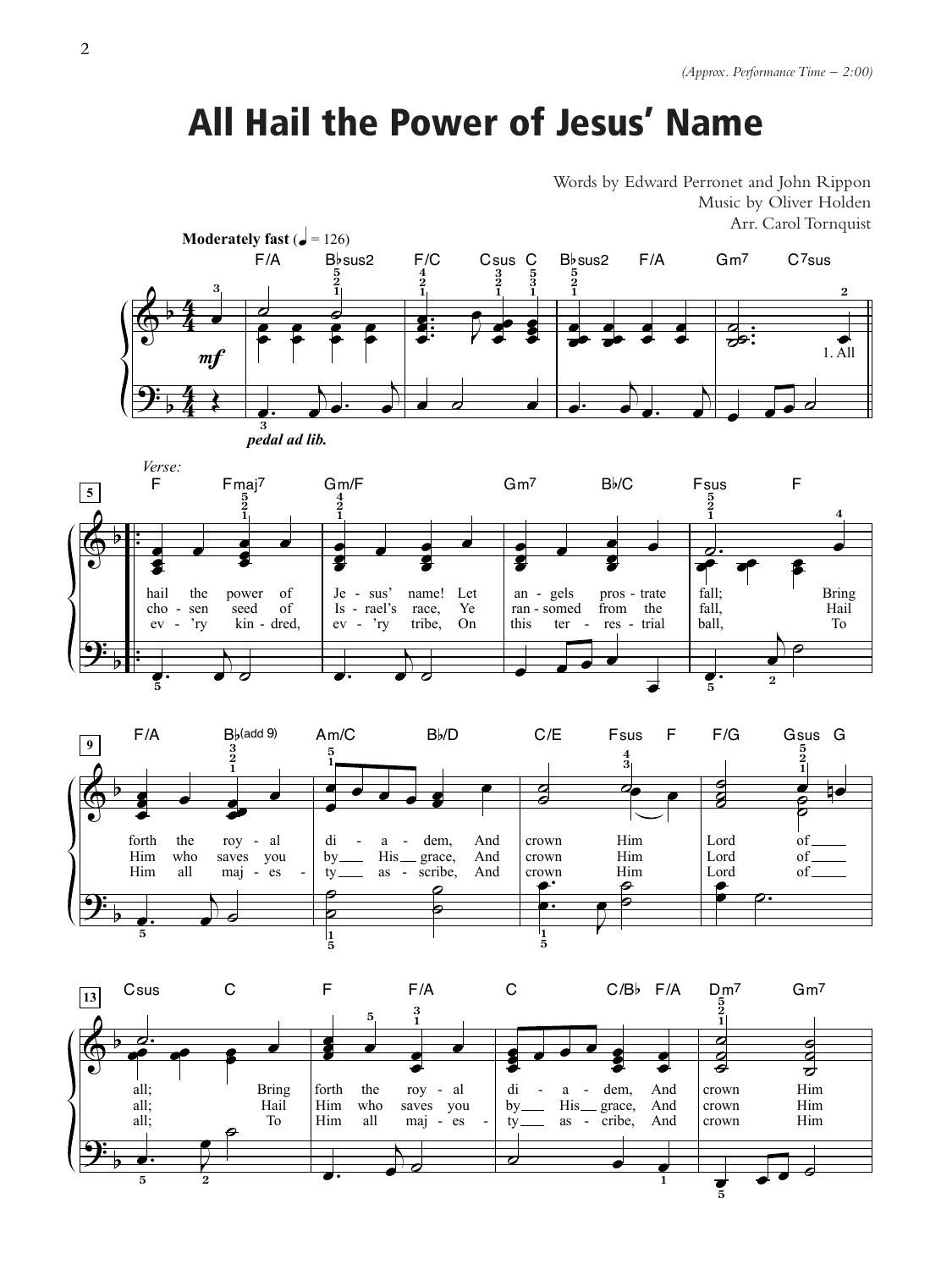### Crown Him with Many Crowns

Words by Matthew Bridges and Godfrey Thring Music by George J. Elvey Arr. Carol Tornquist







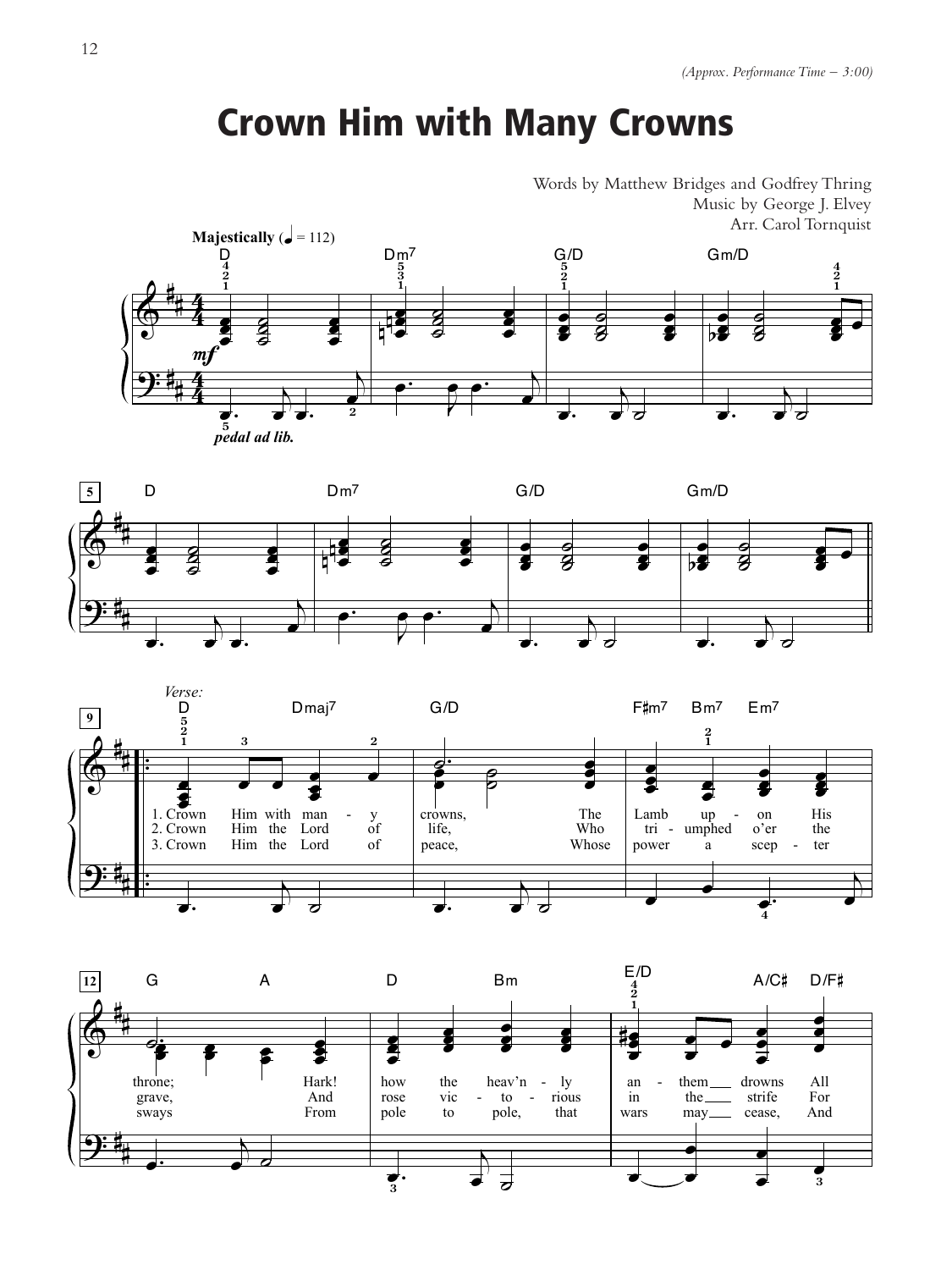#### **I Surrender All**

Words by Judson W. Van DeVenter Music by Winfield S. Weeden Arr. Carol Tornquist